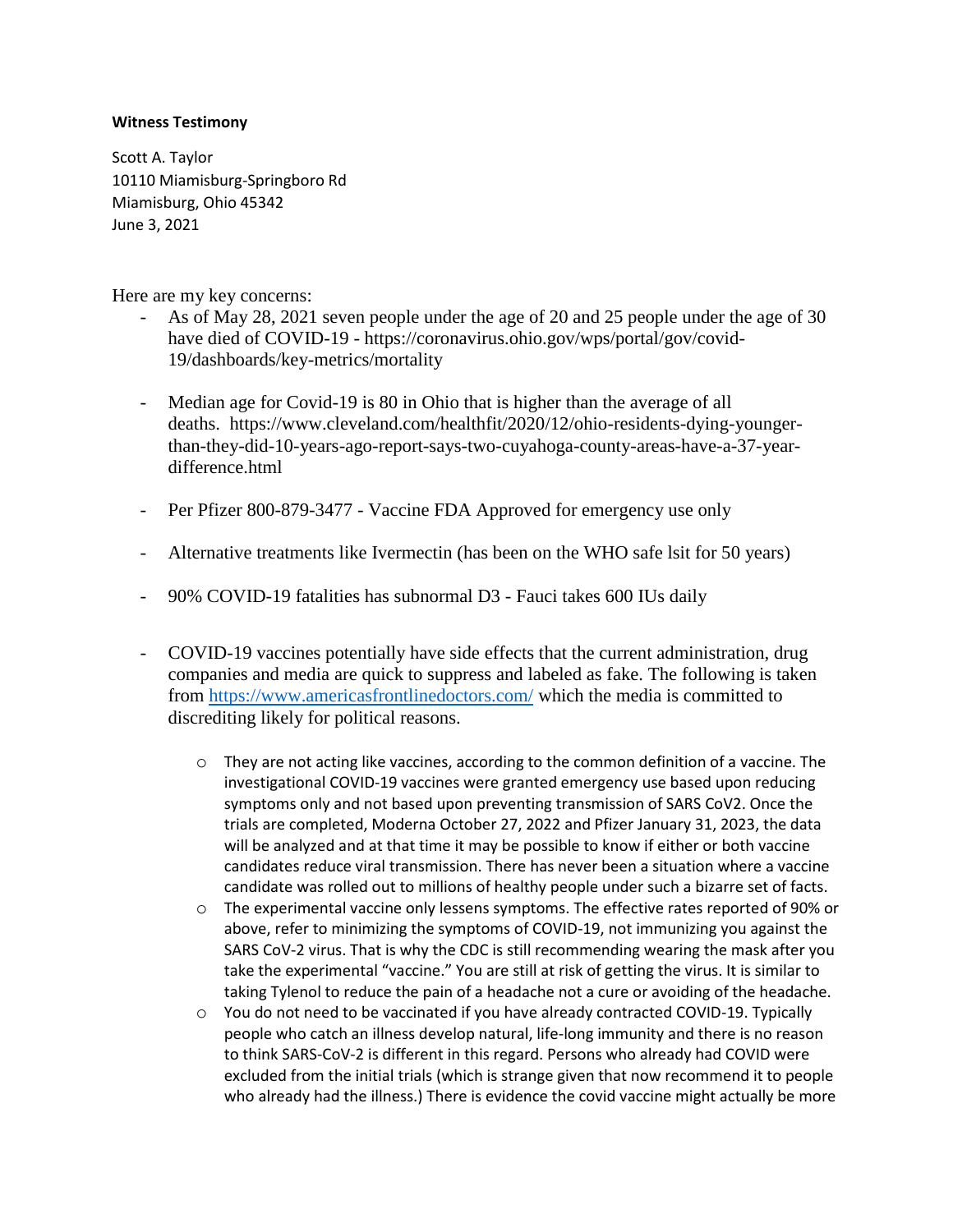dangerous for persons who have already had the illness in that they seem to develop an exaggerated reaction to the vaccine.

- $\circ$  The experimental vaccine uses new technology never before used in a vaccine. All current and past vaccines use antigens, something the body detects as foreign to us. In total contrast, some of the COVID-19 vaccines use modified RNA to program our cells to make an antigen. Then, after our cells make the antigen, our immune system fights against it. For the first time, the immune system is trying to attack something our bodies have made. Will the body consider it "self" or "foreign?" This needs to be studied dispassionately and carefully before dispensing to millions of healthy people worldwide. We know autoimmune disease will occur as it always does in some percentage of standard vaccines. But we are concerned it will be in much higher percentages with this new technology. Understand, you are agreeing to be in a medical study when you take any of the COVID-19 vaccines.
- $\circ$  The "vaccine" may make you sicker than if you hadn't taken it, especially the elderly. The vaccine may cause a paradoxical reaction, called ADE Antibody-Dependent Enhancement. These enhanced antibodies are extremely dangerous to people as they actually help the virus get into the cell! If the vaccinated person with ADE is later exposed to the virus, they will have a much more serious reaction than if they hadn't taken the vaccine. Studies show that the elderly may be more prone to ADE. The previous unsuccessful attempts to create a vaccine against SARS-CoV1, MERS-CoV and RSV, all coronaviruses, all failed due to this antibody-dependent enhancement, or ADE.
- o . Inflammation at the placenta of pregnant women who receive the vaccine have been reported. Caution if you desire future pregnancies. The "vaccine" is designed to create antibodies to attack the viral s-protein. That protein is very similar genetically to the proteins made by the placenta. Some reported cases of inflammation have been made. We urge extreme caution for those of you that desire future pregnancies. This reaction could affect future childbearing. We just do not know.
- o There are effective, safe, affordable prevention and treatment medications for COVID19. 3 of 3 During the pandemic, well over 250 studies have shown that hydroxychloroquine or ivermectin is a safe effective affordable medication to prevent and treat COVID-19. Additional supplements including Vitamin D, Vitamin C, Zinc and Quercetin have all been found to beneficial in the treatment of COVID-19. For the cost of over-the-counter supplements, and a generic medication, usually less than \$25, the majority of people can be treated. We know it makes much more sense to take medications that have been used billions of times across the world, that have been FDA approved for decades with unimpeachable safety record, than to try an experimental new technology. The non-Western world uses hydroxychloroquine liberally and enjoy 1% of the COVID-19 death rate of Western nations.
- o Deaths due to COVID-19 simply do not justify the use of any "experimental vaccine." We now know the death rate for COVID-19 in all ages in the US. According to the CDC, the chance of surviving SARS-CoV-2 without any treatment at all: age 0-19 (99.997%) 20-50 (99.98%) 50-69 (99.5%) and >age 70 (95%.) 80% of deaths are over the age of 70 with an average of 2.6 other serious medical conditions. Only 6% of deaths occur in persons without known serious problems. The average age of death of a COVID-19 patient exceeds the average national life expectancy. Thus, most of the reported COVID-19 deaths died with COVID-19 not from it. The death rate is very low for most people, similar to the seasonal flu. Would you be willing to take an experimental medication